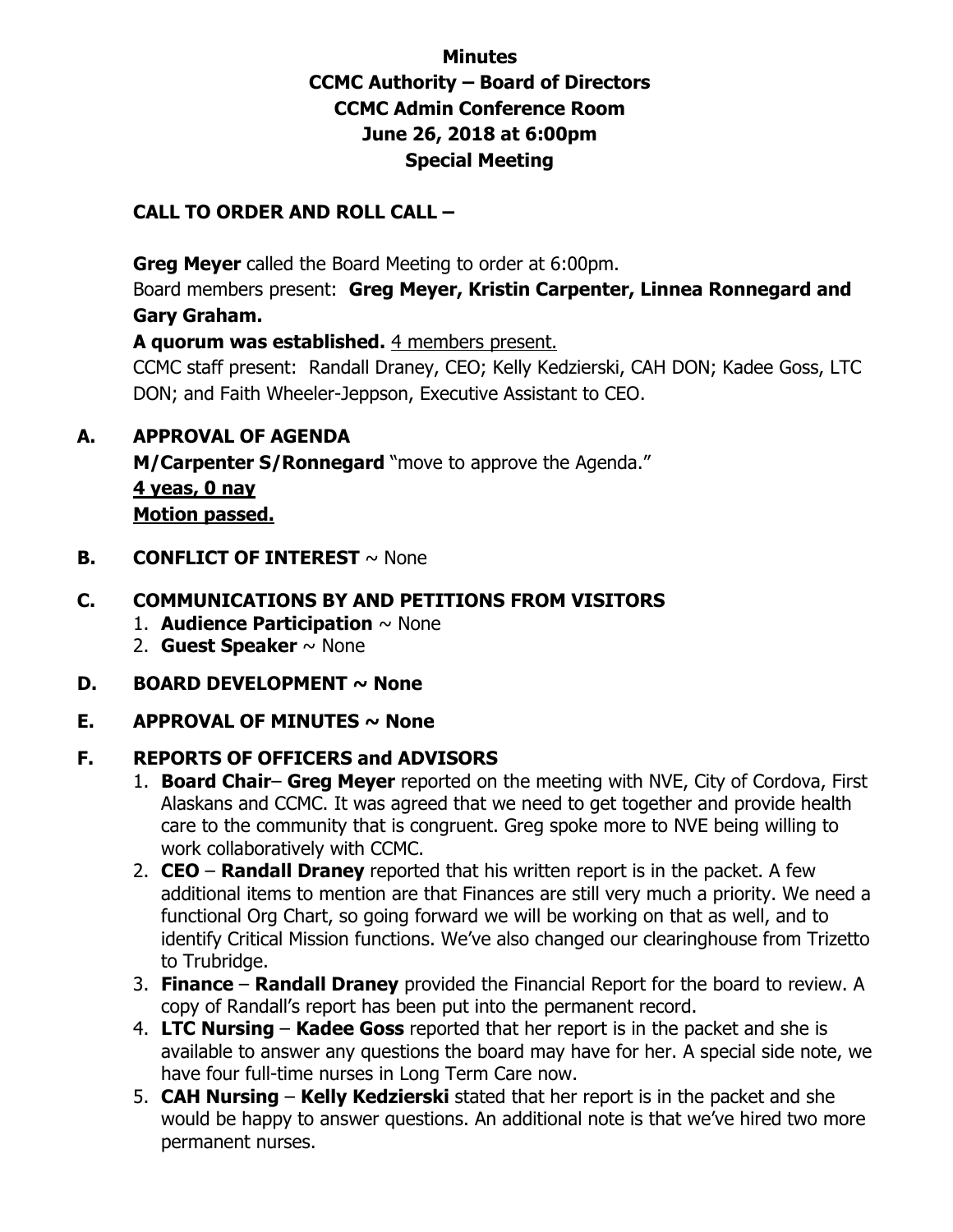6. **Quality Improvement/Infection Control** – **Kelly Kedzierski** stated that her report is in the packet and that she is available to answer any questions on Quality Improvement and Infection Control that the board may have.

## **G. CORRESPONDENCE ~** None

## **H. ACTION ITEMS**

## 1. **Delineation of Privileges for Joan Sutcliffe, MD**

**M/Carpenter S/Ronnegard** "I move that the CCMC Authority Board of Directors approve the Medical Staff privileges for Radiologist Joan Sutcliffe, MD as presented."

#### **4 yeas, 0 nay Motion passed**

# 2. **Update CCMC Check Signers**

**M/Carpenter S/Ronnegard** "I move to approve the Resolution of the CCMC Authority Board of Directors designating the representatives authorized for signing checks, noncheck payroll tax payment, and cash transfers for Cordova Community Medical Center."

#### **4 yeas, 0 nay Motion passed**

# 3. **Approval of Resolution to Update Bank of America contacts**

**M/Carpenter S/Ronnegard** "I move to approve the Resolution of the CCMC Authority Board of Directors granting the following individuals access as authorized contacts for the Bank of America account for CCMC. The Board of Directors authorizes Randall Draney, CEO to make necessary changes to add or remove current account holders and/or authorized contact for the Cordova Community Medical Center Bank of America account."

#### **4 yeas, 0 nay Motion passed**

## 4. **CEO Contract – Moved to after the Executive session**

# **I. DISCUSSION ITEMS**

## 1. **NVE Meeting**

The Board had a discussion on the NVE Meeting during the Board Chair report portion of the meeting.

## 2. **CEO Focus**

The Board came to a consensus that Randall Draney's focus as CEO should be on Finances, getting Evident and billing squared away.

## **J. AUDIENCE PARTICIPATION**  $\sim$  None

## **K. BOARD MEMBERS COMMENTS**

**Carpenter** – I am comfortable with this transition, Scot has a great staff, and thank you to Randall.

**Meyer** – I appreciate staff, thank you. We've got a tough road ahead, but we can continue on a straight line with what Scot has already started and make a community hospital.